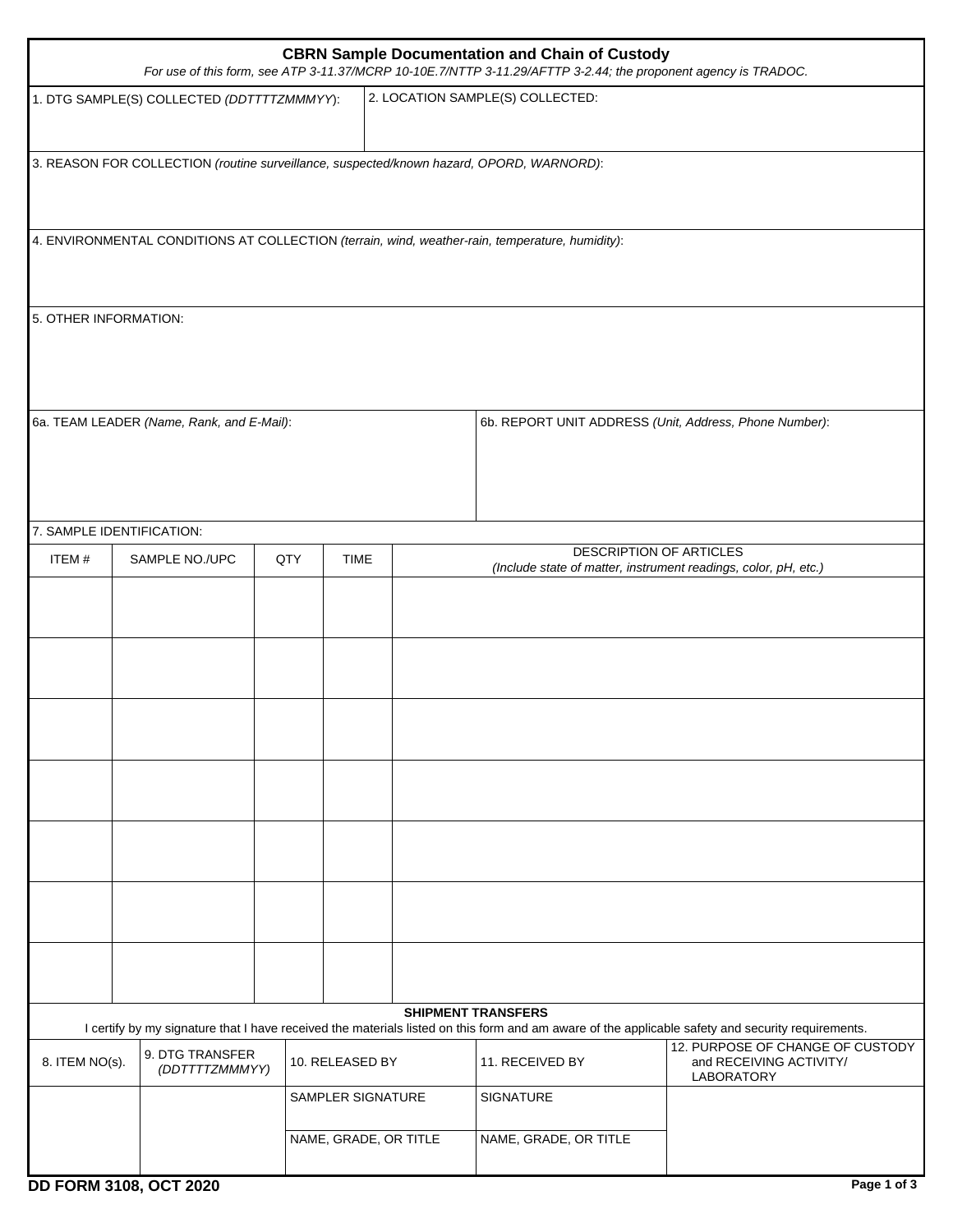|                                      | <b>SIGNATURE</b>                                                  |                       | SIGNATURE                                 |                                                                                                                                        |  |  |  |  |
|--------------------------------------|-------------------------------------------------------------------|-----------------------|-------------------------------------------|----------------------------------------------------------------------------------------------------------------------------------------|--|--|--|--|
|                                      |                                                                   | NAME, GRADE, OR TITLE | NAME, GRADE, OR TITLE                     |                                                                                                                                        |  |  |  |  |
|                                      | <b>SIGNATURE</b>                                                  |                       | <b>SIGNATURE</b>                          |                                                                                                                                        |  |  |  |  |
|                                      |                                                                   | NAME, GRADE, OR TITLE | NAME, GRADE, OR TITLE                     |                                                                                                                                        |  |  |  |  |
|                                      | <b>SIGNATURE</b>                                                  |                       | <b>SIGNATURE</b>                          |                                                                                                                                        |  |  |  |  |
|                                      |                                                                   | NAME, GRADE, OR TITLE | NAME, GRADE, OR TITLE                     |                                                                                                                                        |  |  |  |  |
|                                      | <b>SIGNATURE</b>                                                  |                       | SIGNATURE                                 |                                                                                                                                        |  |  |  |  |
|                                      |                                                                   | NAME, GRADE, OR TITLE | NAME, GRADE, OR TITLE                     |                                                                                                                                        |  |  |  |  |
|                                      | <b>SIGNATURE</b>                                                  |                       | <b>SIGNATURE</b>                          |                                                                                                                                        |  |  |  |  |
|                                      |                                                                   | NAME, GRADE, OR TITLE | NAME, GRADE, OR TITLE                     |                                                                                                                                        |  |  |  |  |
|                                      | <b>SIGNATURE</b>                                                  |                       | <b>SIGNATURE</b>                          |                                                                                                                                        |  |  |  |  |
|                                      |                                                                   | NAME, GRADE, OR TITLE | NAME, GRADE, OR TITLE                     |                                                                                                                                        |  |  |  |  |
|                                      | <b>SIGNATURE</b>                                                  |                       | SIGNATURE                                 |                                                                                                                                        |  |  |  |  |
|                                      |                                                                   | NAME, GRADE, OR TITLE | NAME, GRADE, OR TITLE                     |                                                                                                                                        |  |  |  |  |
|                                      | <b>SIGNATURE</b>                                                  |                       | SIGNATURE                                 |                                                                                                                                        |  |  |  |  |
|                                      |                                                                   | NAME, GRADE, OR TITLE | NAME, GRADE, OR TITLE                     |                                                                                                                                        |  |  |  |  |
|                                      | <b>SIGNATURE</b>                                                  |                       | <b>SIGNATURE</b>                          |                                                                                                                                        |  |  |  |  |
|                                      |                                                                   | NAME, GRADE, OR TITLE | NAME, GRADE, OR TITLE                     |                                                                                                                                        |  |  |  |  |
|                                      |                                                                   |                       | <b>FINAL DISPOSAL ACTION</b>              |                                                                                                                                        |  |  |  |  |
|                                      | RELEASE TO OWNER OR OTHER (Name/Unit)                             |                       |                                           |                                                                                                                                        |  |  |  |  |
| <b>DESTROY</b><br>OTHER (Specify)    |                                                                   |                       |                                           |                                                                                                                                        |  |  |  |  |
|                                      |                                                                   |                       |                                           |                                                                                                                                        |  |  |  |  |
| ITEM(S)                              | <b>FINAL DISPOSAL AUTHORITY</b><br>ON THIS DOCUMENT, COLLECTED BY |                       |                                           |                                                                                                                                        |  |  |  |  |
|                                      | (Name)                                                            |                       |                                           | (Organization)                                                                                                                         |  |  |  |  |
| explain in separate correspondence.) |                                                                   |                       |                                           | (IS) (ARE) NO LONGER REQUIRED AS EVIDENCE AND MAY BE DISPOSED OF AS INDICATED ABOVE. (If article(s) must be retained, do not sign, but |  |  |  |  |
|                                      | (Typed/Printed Name, Grade, Title)                                |                       | (Signature)                               | (Date in format YYYYMMDD)                                                                                                              |  |  |  |  |
|                                      |                                                                   |                       | <b>WITNESS TO DESTRUCTION OF EVIDENCE</b> |                                                                                                                                        |  |  |  |  |
|                                      | THE ARTICLE(S) LISTED AT ITEM NUMBER(S)                           |                       |                                           | (WAS)/(WERE) DESTROYED BY THE EVIDENCE                                                                                                 |  |  |  |  |
|                                      | CUSTODIAN, IN MY PRESENCE, ON THE DATE INDICATED ABOVE.           |                       |                                           |                                                                                                                                        |  |  |  |  |
|                                      | (Typed/Printed Name, Grade, Title)                                |                       | (Signature)                               | (Date in format YYYYMMDD)                                                                                                              |  |  |  |  |
| DD FORM 3108, OCT 2020               |                                                                   |                       |                                           | Page 2 of 3                                                                                                                            |  |  |  |  |